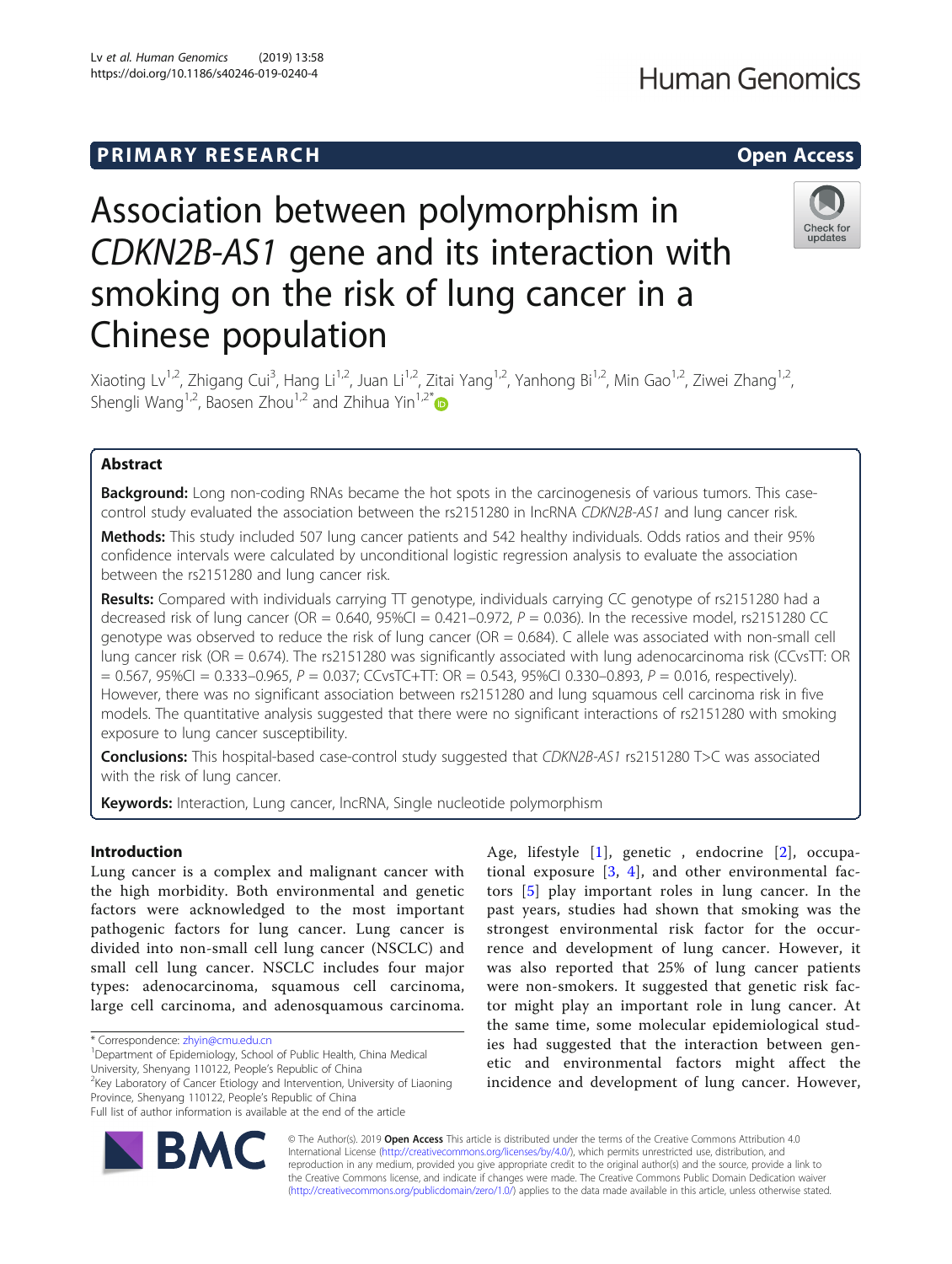the exact etiology and pathogenesis of lung cancer remained obscure.

With the in-depth study of high-throughput technologies, many genome-wide association studies (GWASs) had found the correlation between long non-coding RNAs (lncRNAs) and multiple cancers. LncRNAs, a class of non-coding RNA, ranging from 200 to 100 kbp in length, included non-protein coding transcripts [[6](#page-8-0)]. While the lncRNAs were regarded as the "transcribed noise" in the early years, increasing evidence had shown that lncRNAs played key roles in biological processes. As regulators in cellular processes, lncRNAs could inhibit cell growth [[7](#page-8-0)] and influence cell differentiation [[8\]](#page-8-0) and cell metastasis [[9](#page-8-0)]. LncRNAs were known to play critical roles in multiple cancers by regulating multiple molecular regulation [[10\]](#page-8-0). CDKN2B-AS1 is an lncRNA (3.8 kb) transcribed from the INK4B-ARF-INK4A gene, locating on human chromosome 9p21 [[11](#page-8-0), [12](#page-8-0)]. GWAS had shown that SNPs in this region (9p21) were associated with many diseases, including cancers [\[13,](#page-8-0) [14](#page-8-0)]. Many studies had shown that the oncogenic properties of CDKN2B-AS1 was existed in multiple carcinomas (thyroid cancer [[15\]](#page-8-0), gastric cancer  $[16]$  $[16]$ , lung cancer  $[17, 18]$  $[17, 18]$  $[17, 18]$  $[17, 18]$  $[17, 18]$ , and so on). Compared with normal controls, the overexpression of CDKN2B-AS1 was obviously found in NSCLC tissues and serum samples [[19](#page-8-0)]. The expression level of CDKN2B-AS1 was higher in human non-small cell lung cancer than normal diploid fetal lung fibroblasts. The proliferation of H1299 cells were regulated by lncRNA  $CDKN2B-AS1$  [[20](#page-8-0)]. The c-Myc was a closely-watched transcription factor which was overexpressed in NSCLC [[21](#page-8-0)]. The c-Myc could directly transactivate CDKN2B-AS1, and CDKN2B-AS1 could promote the proliferation of NSCLC cells [[22](#page-8-0)].

A meta-analysis of 16 GWASs identified a novel disease locus for squamous cell carcinoma at 9p21. The result also found that 9p21.3 variants in the region of CDKN2B-AS1 were associated with squamous cell lung cancer [[23\]](#page-8-0). So the functional genetic variations in the lncRNA CDKN2B-AS1 might contribute to the susceptibility of lung cancer. rs2151280 was located within the lncRNA CDKN2B-AS1 at 9p21.3. Because rs2151280 might affect the expression of CDKN2B-AS1 [[24](#page-8-0)], and CDKN2B-AS1 expression might affect the susceptibility of lung cancer, we suspected that rs2151280 might affect the susceptibility of lung cancer. Emerging evidence demonstrated that rs2151280 was related to various kinds of malignant tumors, which indirectly confirmed the importance of rs2151280 in cancer susceptibility. rs2151280 was initially discovered by a GWAS research on the correlation between rs2151280 and the risk of basal cell carcinoma, and the results showed that rs2151280 was related to the risk of basal cell carcinoma (BCC) [[25\]](#page-8-0). The high expression of CDKN2B-AS1 and the low expression of p14ARF were associated with rs2151280 TT variant in peripheral blood mononuclear cells (PBMCs) [[26\]](#page-8-0). Molecular epidemiological studies had shown that rs2151280 was associated with various cancer risks (BCC [[25](#page-8-0)] and plexiform neurofibromas (PNF) [[24\]](#page-8-0)). The association between CDKN2B-AS1 rs2151280 and esophageal squamous cell carcinoma (ESCC) was not found in the study [[27](#page-8-0)]. The relationship between *CDKN2B-AS1* rs2151280 and the risk of lung cancer was still unclear in the world.

Because the association between CDKN2B-AS1 rs2151280 and lung cancer was undefined, our research had some innovation in investigating the association between CDKN2B-AS1 rs2151280 and lung cancer risk. Therefore, we decided to further explore this SNP by supporting the above evidence in 507 lung cancer patients and 542 cancer-free controls. And we also evaluated the interaction of rs2151280 with smoking status on the risk of lung cancer in the case-control study. As far as we know, this was the first time to evaluate the effect of rs2151280 in lncRNA CDKN2B-AS1 on lung cancer risk.

#### Materials and methods Study subjects

Our study was an ongoing hospital-based case control study. Quanto1.2.4 statistical software was used to calculate the sample size. Since we only found the incidence of lung cancer, we calculated the sample size according to the incidence of lung cancer. Lung cancer is divided into non-small cell lung cancer and small cell lung cancer. NSCLC includes four major types: adenocarcinoma, squamous cell carcinoma, large cell carcinoma, and adenosquamous carcinoma. We wanted to further explore the relationship between the risk of each type of pathology and rs2151280. So we performed pathological type analysis based on the collected patient information. We recruited 507 Han Chinese lung cancer patients and 542 Han Chinese healthy individuals in Shenyang City, located in northeast China. For excluding population admixture effects, we investigated the ethnicity of the participants' parents for three generations. We perform a power calculation. The power was more than 0.88. All the cases were (1) newly diagnosed as lung cancer patients, (2) never accepted treatments, and (3) without cancer history or metastatic cancer. The healthy individuals were (1) selected in the same period in the same hospitals and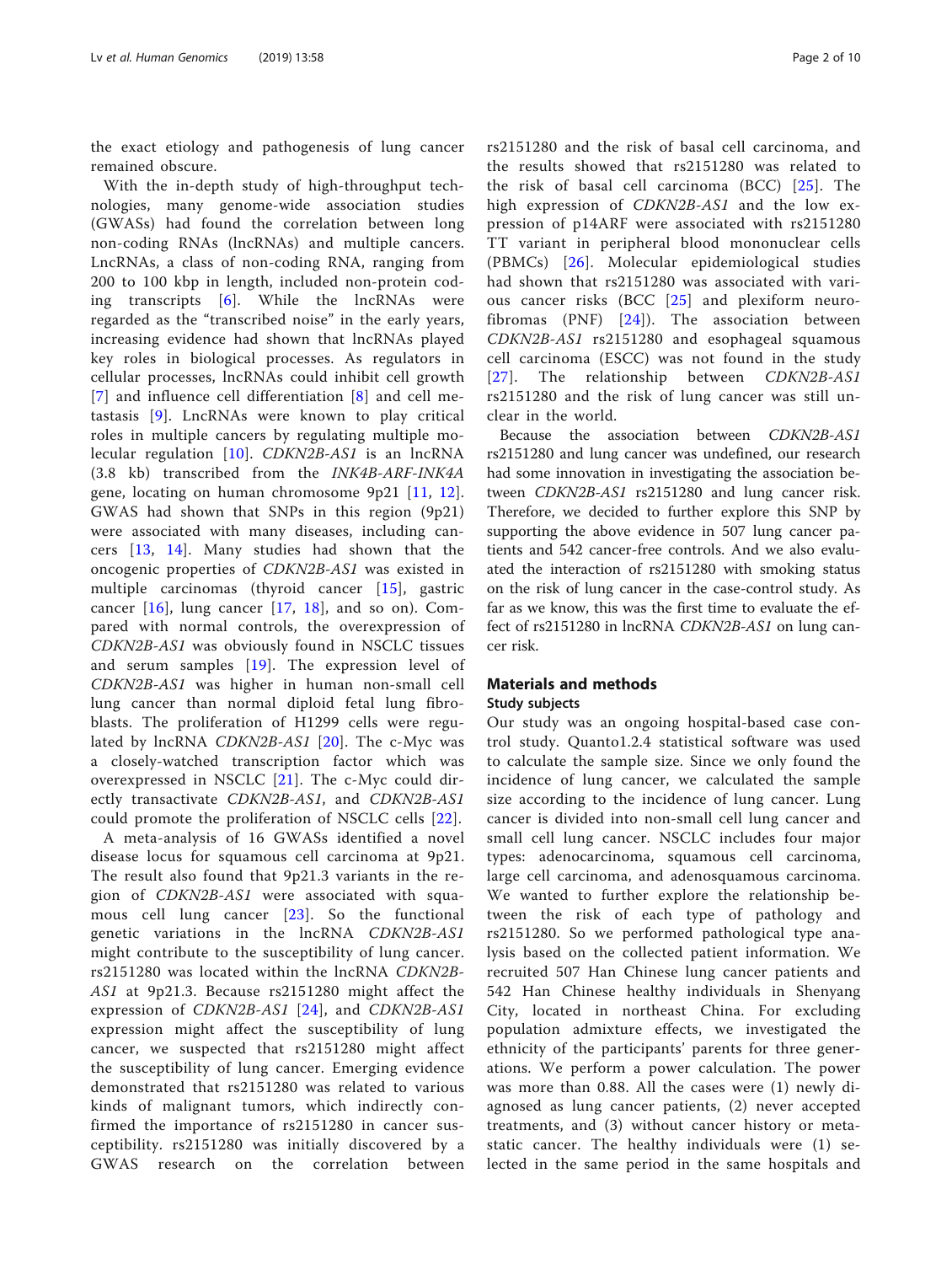<span id="page-2-0"></span>Table 1 Distribution of demographic variables in lung cancer and controls

| Risk factor         | Lung cancer       | Controls           | P       |
|---------------------|-------------------|--------------------|---------|
|                     | $(N = 507)$       | $(N = 542)$        |         |
| Age (mean $\pm$ SD) | $59.20 \pm 9.872$ | $58.10 \pm 11.504$ | 0.096   |
| Gender              |                   |                    |         |
| Male                | 255 (50.3%)       | 262 (48.3%)        | 0.527   |
| Female              | 252 (49.7%)       | 280 (51.7%)        |         |
| Smoking status      |                   |                    |         |
| Ever                | 217 (42.8%)       | 66 (12.2%)         | < 0.001 |
| Never               | 290 (57.2%)       | 476 (87.8%)        |         |
| Stage               |                   |                    |         |
| IJ                  | 93 (18.3%)        |                    |         |
| Ш                   | 146 (28.8%)       |                    |         |
| IV                  | 84 (16.6%)        |                    |         |
| Missing             | 184 (36.3%)       |                    |         |
| Pathological type   |                   |                    |         |
| AD                  | 248 (48.92%)      |                    |         |
| SQ                  | 125 (24.65%)      |                    |         |
| SCC                 | 90 (17.75%)       |                    |         |
| Else                | 44 (8.68%)        |                    |         |

AD lung adenocarcinoma, SQ lung squamous cell carcinoma, SCC small cell lung cancer

(2) matched age and gender during the epidemiological survey. All enrolled subjects signed the informed consent forms and the institutional review board of China Medical University approved this study. Ten-milliliter venous blood sample collected from all enrolled subjects to detect the SNP. Phenol-

chloroform method was used to isolate genomic DNA sample from venous blood. The rs2151280 was genotyped by 7500 Fast Real-time PCR system. In each genotyping process, blank controls were needed. The investigators randomly selected 10% samples to genotype twice for quality control, and the results were concordant with the duplicate samples.

#### Statistical analysis

Student's  $t$  test and  $\chi$ 2 test were calculated to analyze the difference in continuous and categorical variables between cases and healthy individuals, respectively. The goodness-of-fit χ2 test was used to examine the Hardy-Weinberg equilibrium (HWE) of rs2151280. We calculated the odds ratios (ORs) with their 95% confidence intervals (CIs) by unconditional logistic regression to evaluate the relationship between rs2151280 and lung cancer risk. The interaction of smoking status and rs2151280 on risk of lung cancer was evaluated by logistic regression on additive model and multiplicative model. The criterion of statistical significance was defined as  $P < 0.05$ , and all of the statistical tests were two-sided in this study. All the statistical analyses were calculated by SPSS software.

#### Results

The demographic of 507 lung cancer cases and 542 healthy individuals was shown in Table 1. In terms of age, cases and controls seemed to be exactly matched  $(P = 0.096)$ . There were no statistically significant differences in the proportion of sex status between the lung cancer case group (50.3% males and 49.7%

Table 2 The association of the rs2151280 with lung cancer risk and non-small cell lung cancer

| Genotyping           |              | Lung cancer |                            |       |                            |             | Non-small-cell lung<br>cancer |                            |       |                            |             |
|----------------------|--------------|-------------|----------------------------|-------|----------------------------|-------------|-------------------------------|----------------------------|-------|----------------------------|-------------|
|                      | Controls (%) | Cases (%)   | OR (95%CI)                 |       | P value $OR^a$ (95%CI)     | $P^a$ value | Cases (%)                     | OR (95%CI)                 |       | P value $OR^a$ (95%CI)     | $P^a$ value |
| TT.                  | 203 (37.5)   | 207 (40.8)  | $1.00$ (ref)               |       |                            |             | 153 (38.9)                    | $1.00$ (ref)               |       |                            |             |
| TC                   | 255 (47.0)   | 244 (48.1)  | 0.938<br>$(0.723 - 1.219)$ | 0.633 | 0.976<br>$(0.737 - 1.292)$ | 0.865       | 196 (49.9)                    | 1.020<br>$(0.770 - 1.350)$ | 0.891 | 1.072<br>$(0.791 - 1.453)$ | 0.654       |
| CC                   | 84 (15.5)    | 56 (11.0)   | 0.654<br>$(0.443 - 0.965)$ | 0.033 | 0.640<br>$(0.421 - 0.972)$ | 0.036       | 44 (11.2)                     | 0.695<br>$(0.456 - 1.059)$ | 0.090 | 0.698<br>$(0.444 - 1.098)$ | 0.120       |
| $C C + T C$ vs $T T$ |              |             | 0.868<br>$(0.677 - 1.112)$ | 0.263 | 0.890<br>$(0.682 - 1.162)$ | 0.392       |                               | 0.939<br>$(0.719 - 1.227)$ | 0.646 | 0.976<br>$(0.731 - 1.304)$ | 0.871       |
| CC vs TC+TT          |              |             | 0.677<br>$(0.471 - 0.973)$ | 0.035 | 0.648<br>$(0.439 - 0.957)$ | 0.029       |                               | 0.687<br>$(0.465 - 1.016)$ | 0.060 | 0.672<br>$(0.441 - 1.022)$ | 0.063       |
| T allele             | 661 (61.0)   | 658 (64.9)  | $1.00$ (ref)               |       |                            |             | 502 (63.9)                    | $1.00$ (ref)               |       |                            |             |
| C allele             | 423 (39.0)   | 356 (35.1)  | 0.845<br>$(0.708 - 1.010)$ | 0.064 |                            |             | 284 (36.1)                    | 0.674<br>$(0.560 - 0.812)$ | 0.001 |                            |             |

OR odds ratio, CI confidence interval

<sup>a</sup>Adjusted for age, gender, and smoking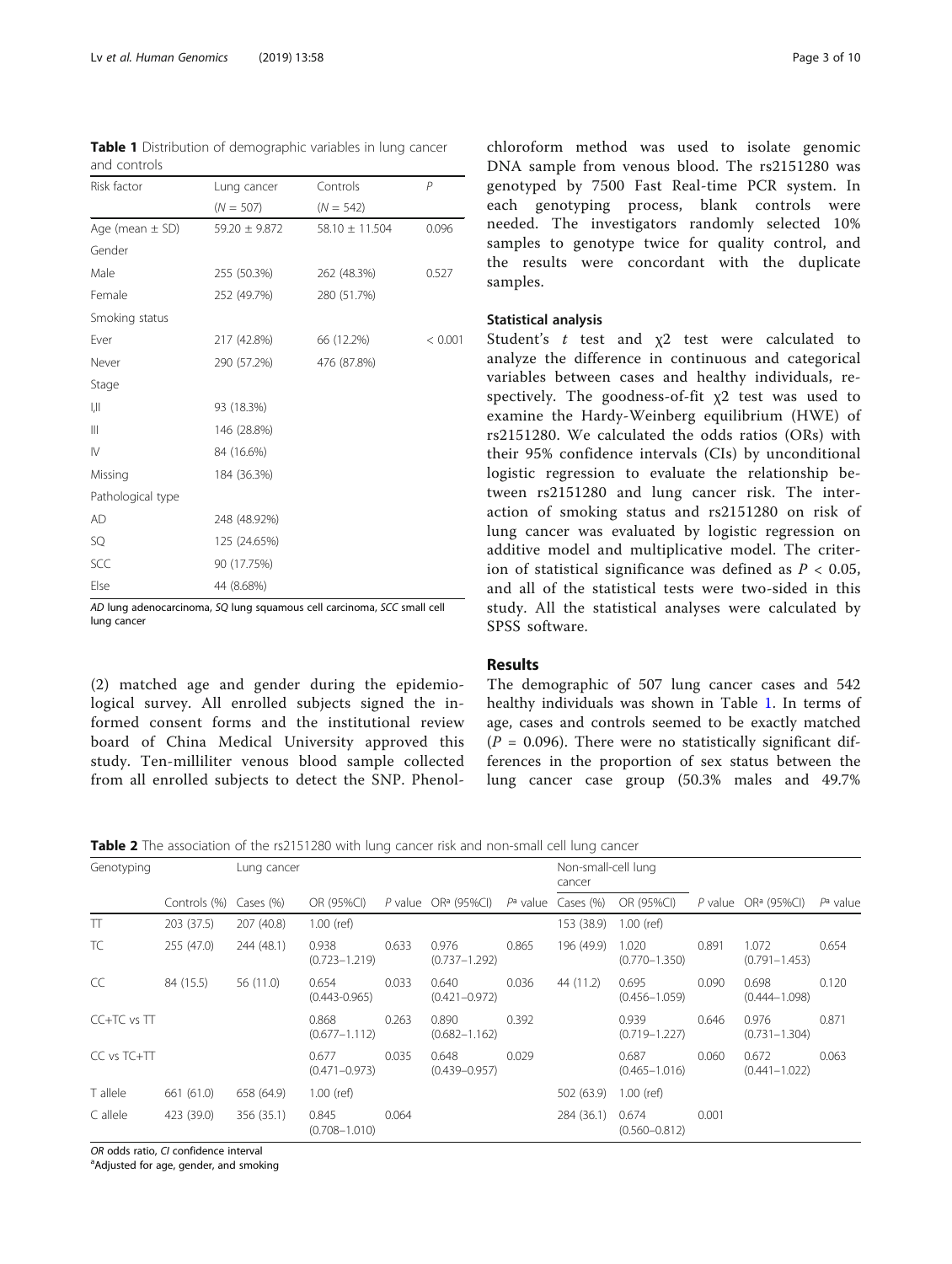<span id="page-3-0"></span>Table 3 The association of the rs2151280 with lung adenocarcinoma risk and lung squamous cell carcinoma risk

| Genotyping           |              |            | Lung adenocarcinoma        |       |                            |                      |            | Lung squamous cell carcinoma |       |                            |             |
|----------------------|--------------|------------|----------------------------|-------|----------------------------|----------------------|------------|------------------------------|-------|----------------------------|-------------|
|                      | Controls (%) | Cases (%)  | OR (95%CI)                 |       | P value $OR^a$ (95%CI)     | P <sup>a</sup> value | Cases (%)  | OR (95%CI)                   |       | P value $OR^a$ (95%CI)     | $P^a$ value |
| $\top$               | 203 (37.5)   | 98 (39.5)  | $1.00$ (ref)               |       |                            |                      |            | $1.00$ (ref)                 |       |                            |             |
| TC                   | 255 (47.0)   | 126 (50.8) | 1.024<br>$(0.742 - 1.412)$ | 0.887 | 1.082<br>$(0.773 - 1.513)$ | 0.646                | 43 (34.4)  | 1.203<br>$(0.785 - 1.845)$   | 0.396 | 1.530<br>$(0.893 - 2.621)$ | 0.122       |
| CC                   | 84 (15.5)    | 24(9.7)    | 0.592<br>$(0.354 - 0.989)$ | 0.045 | 0.567<br>$(0.333 - 0.965)$ | 0.037                | 65 (52.0)  | 0.955<br>$(0.516 - 1.770)$   | 0.885 | .343<br>$(0.615 - 2.932)$  | 0.459       |
| $C C + T C$ vs $T T$ |              |            | 0.917<br>$(0.673 - 1.248)$ | 0.580 | 0.948<br>$(0.688 - 1.306)$ | 0.743                | 17(13.6)   | 1.142<br>$(0.759 - 1.717)$   | 0.524 | .487<br>$(0.889 - 2.488)$  | 0.130       |
| CC vs TC+TT          |              |            | 0.584<br>$(0.361 - 0.945)$ | 0.028 | 0.543<br>$(0.330 - 0.893)$ | 0.016                |            | 0.858<br>$(0.489 - 1.505)$   | 0.594 | 1.053<br>$(0.518 - 2.143)$ | 0.886       |
| T allele             | 661 (61.0)   | 322 (64.9) | $1.00$ (ref)               |       |                            |                      | 151 (60.4) | $1.00$ (ref)                 |       |                            |             |
| C allele             | 423 (39.0)   | 174 (35.1) | 0.844<br>$(0.677 - 1.053)$ | 0.134 |                            |                      | 99 (39.6)  | 1.025<br>$(0.773 - 1.357)$   | 0.866 |                            |             |

OR odds ratio, CI confidence interval

<sup>a</sup>Adjusted for age, gender, and smoking

Table 4 The association of the rs2151280 with lung cancer risks and NSCLC in female and male population

| Genotyping  |                                   | Lung cancer           |                            |       |                                 |       |            | Non-small-cell lung cancer       |       |                            |             |
|-------------|-----------------------------------|-----------------------|----------------------------|-------|---------------------------------|-------|------------|----------------------------------|-------|----------------------------|-------------|
|             | Controls (%) Cases (%) OR (95%CI) |                       |                            |       | P value OR <sup>a</sup> (95%CI) |       |            | $P^a$ value Cases (%) OR (95%CI) |       | P value $OR^a$ (95%CI)     | $P^a$ value |
| Female      |                                   |                       |                            |       |                                 |       |            |                                  |       |                            |             |
| $\Pi$       | 104(37.1)                         | 102 (40.5) 1.00 (ref) |                            |       |                                 |       | 73 (37.8)  | 1.00 (ref)                       |       |                            |             |
| TC          | 123 (43.9)                        | 122 (48.4)            | 1.011<br>$(0.698 - 1.465)$ | 0.953 | 0.984<br>$(0.676 - 1.434)$      | 0.935 | 97 (50.3)  | 1.124<br>$(0.753 - 1.677)$       | 0.569 | 1.109<br>$(0.740 - 1.661)$ | 0.616       |
| CC          | 53 (18.9)                         | 28(11.1)              | 0.539<br>$(0.316 - 0.918)$ | 0.023 | 0.533<br>$(0.310 - 0.916)$      | 0.023 | 23 (11.9)  | 0.618<br>$(0.348 - 1.097)$       | 0.100 | 0.606<br>$(0.339 - 1.081)$ | 0.090       |
| CC+TC vs TT |                                   |                       | 0.869<br>$(0.613 - 1.232)$ | 0.431 | 0.850<br>$(0.596 - 1.211)$      | 0.368 |            | 0.971<br>$(0.665 - 1.419)$       | 0.880 | 0.957<br>$(0.653 - 1.402)$ | 0.822       |
| CC vs TC+TT |                                   |                       | 0.535<br>$(0.327 - 0.877)$ | 0.013 | 0.538<br>$(0.326 - 0.888)$      | 0.015 |            | 0.579<br>$(0.342 - 0.983)$       | 0.043 | 0.572<br>$(0.335 - 0.975)$ | 0.040       |
|             | T allele 331 (59.1)               | 326 (64.7)            | $1.00$ (ref)               |       |                                 |       | 243 (63.0) | 1.00 (ref)                       |       |                            |             |
|             | C allele 229 (40.9)               | 178 (35.3)            | 0.789<br>$(0.616 - 1.012)$ | 0.062 |                                 |       | 143 (37.0) | 0.851<br>$(0.652 - 1.110)$       | 0.234 |                            |             |
| Male        |                                   |                       |                            |       |                                 |       |            |                                  |       |                            |             |
| $\top$      | 99 (37.8)                         | 105 (41.2) 1.00 (ref) |                            |       |                                 |       |            | $1.00$ (ref)                     |       |                            |             |
| TC          | 132 (50.4)                        | 122 (47.8)            | 0.871<br>$(0.603 - 1.260)$ | 0.464 | 0.929<br>$(0.570 - 1.515)$      | 0.769 | 80 (40.0)  | 0.928<br>$(0.626 - 1.375)$       | 0.710 | 1.078<br>$(0.624 - 1.862)$ | 0.788       |
| CC          | 31 (11.8)                         | 28 (11.0)             | 0.852<br>$(0.477 - 1.521)$ | 0.587 | 0.724<br>$(0.336 - 1.558)$      | 0.408 | 99 (49.5)  | 0.838<br>$(0.448 - 1.570)$       | 0.582 | 0.743<br>$(0.315 - 1.752)$ | 0.497       |
| CC+TC vs TT |                                   |                       | $0.868$ (0.610-1.235)      | 0.431 | 0.886<br>$(0.555 - 1.4130)$     | 0.611 | 21 (10.5)  | 0.911<br>$(0.625 - 1.329)$       | 0.628 | 1.004<br>$(0.596 - 1.692)$ | 0.989       |
| CC vs TC+TT |                                   |                       | 0.919<br>$(0.534 - 1.582)$ | 0.761 | 0.753<br>$(0.367 - 1.545)$      | 0.440 |            | 0.874<br>$(0.486 - 1.573)$       | 0.654 | 0.713<br>$(0.320 - 1.590)$ | 0.408       |
|             | T allele 330 (63.0)               | 332 (65.1)            | 1.00 (ref)                 |       |                                 |       | 259 (64.8) | $1.00$ (ref)                     |       |                            |             |
|             | C allele 194 (37.0)               | 178 (34.9)            | 0.912<br>$(0.707 - 1.176)$ | 0.477 |                                 |       | 141(35.2)  | 0.926<br>$(0.706 - 1.214)$       | 0.579 |                            |             |

OR odds ratio, CI confidence interval, NSCLC non-small-cell lung cancer

<sup>a</sup>Adjusted for age, gender, and smoking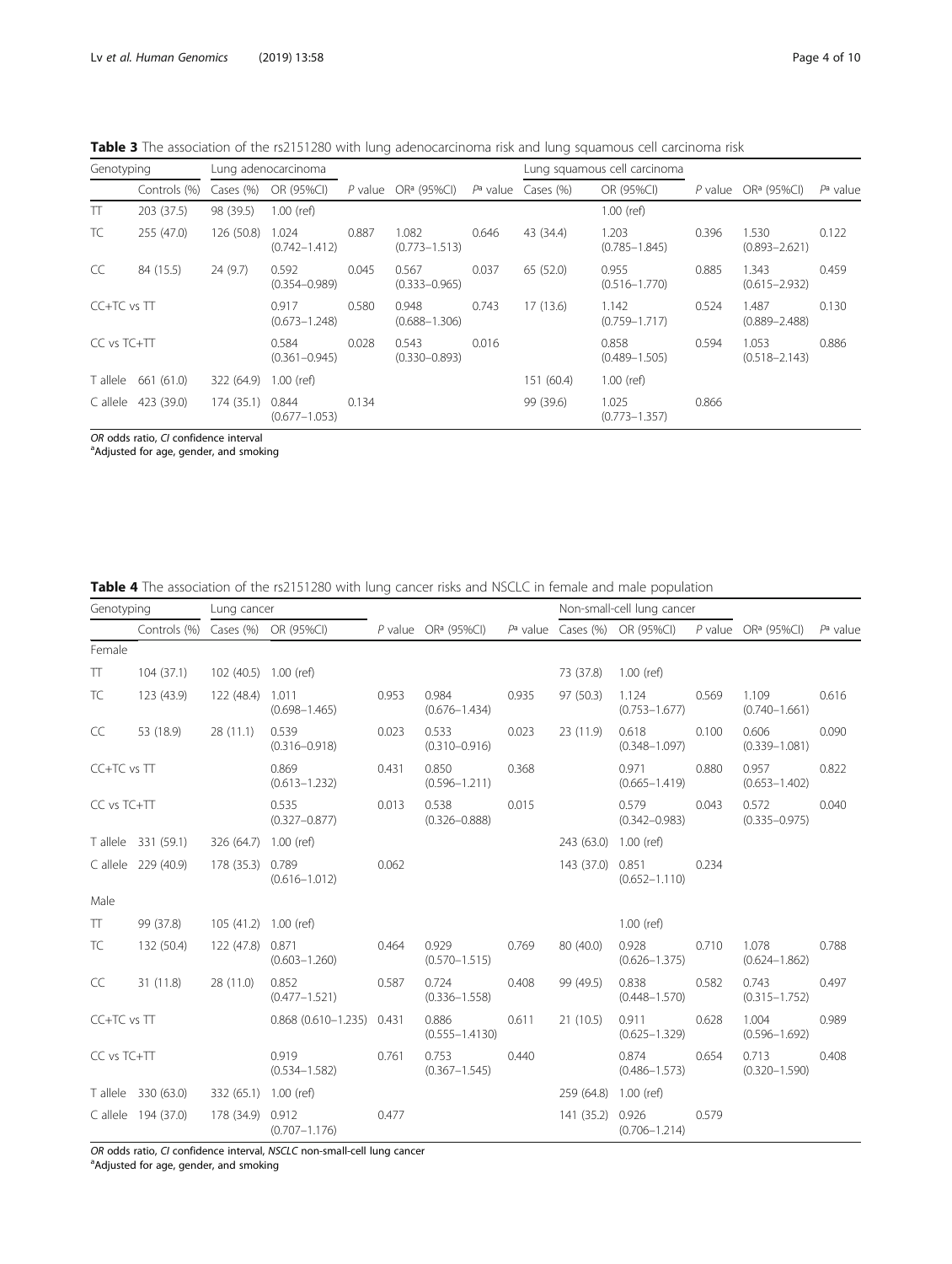females) and the control group (48.3% males and 51.7% females). As expected, the distribution of smoking status was significantly different in lung cancer cases and healthy controls ( $P < 0.001$ ). Lung cancer cases included 248 adenocarcinomas, 125 squamous cell carcinomas, 90 small cell carcinomas, and 44 other types. The observed genotype frequencies for rs2151280 were in agreement with Hardy–Weinberg equilibrium. We wanted to further explore the relationship between the risk of each type of pathology and rs2151280. So, we performed pathological type analysis based on the collected patient information.

The association between rs2151280 and lung cancer risk was shown in Table [2](#page-2-0). Compared with individuals carrying TT genotype, individuals with CC genotype of rs2151280 had a lower lung cancer risk  $(OR = 0.654, 95\% \text{ CI} = 0.443 - 0.965, P = 0.033).$ After adjusting for age, gender and smoking status risk factors, this association remained significant (OR  $= 0.640, 95\% \text{ CI} = 0.421 - 0.972, P = 0.036$ . In the recessive model, individuals carrying variant homozygote CC genotypes were associated with a significantly lower risk of lung cancer compared with individuals carrying heterozygote TC and TT genotype (adjusted OR = 0.648, 95%CI = 0.439–0.957, P = 0.029). In allele comparison, the C allele was associated with a lower risk of non-small-cell lung cancer (OR = 0.674,  $95\%CI = 0.560 - 0.812$ ,  $P < 0.001$ ) in Table [2](#page-2-0). The associations of rs2151280 with lung adenocarcinoma (AD) and lung squamous cell carcinoma (SQ) were shown in Table [3](#page-3-0). The statistically significant association was found in AD but not in SQ. Individuals with CC genotype had a 0.567-fold decreased risk of AD than those carrying TT genotype (95%CI = 0.333–0.965,  $P = 0.037$ ). In the recessive model, individuals with CC genotype had a 0.543-fold decreased risk of AD than those carrying TT genotype or TC genotype (95%CI = 0.330–0.893,  $P = 0.016$ . However, there was no significant association between rs2151280 and the risk of SQ in the five models. We performed the stratification analyses to further estimate the association between rs2151280 and risk of lung cancer. In the subgroup analysis by gender, there was a significant correlation between rs2151280 and lung cancer risk in female (Table [4](#page-3-0)). Compared with TT genotype, variant CC genotype of 2151280 was associated with lower risk of lung cancer (adjusted OR =  $0.533, 95\%$  CI = 0.310–0.916,  $P = 0.023$ ). Compared with TT genotype and TC genotype, variant CC genotype was associated with lower risk of lung cancer and NSCLC (adjusted OR were 0.538 and 0.572, 95% CI were 0.326–0.888, and 0.335–0.975, P were 0.015 and 0.040, respectively).

However, in the subgroup of age, we failed to find any statistically significant associations between rs2151280 and the risk of lung cancer and NSCLC  $(Table 5)$  $(Table 5)$  $(Table 5)$ .

In the subgroup of smoking, we found the significant association among rs2151280 with the risk of lung cancer and NSCLC in the individuals who had never exposed to smoking (Table [6\)](#page-6-0). Carriers of the rs2151280 CC genotype had a lower lung cancer risk than carriers with TT genotype (adjusted  $OR = 0.518$ , 95%CI = 0.316-0.851,  $P = 0.009$ ). Individuals carrying variant homozygote CC genotype had decreased risk of lung cancer by  $0.561$ -fold (adjusted OR =  $0.561$ , 95%CI =  $0.354 - 0.891$ ,  $P = 0.014$ ) compared individuals carrying with heterozygote TC and TT genotype. CDKN2B-AS1 rs2151280 was significantly associated with the risk of NSCLC (CC vs TT:  $OR = 0.572$ , 95%CI =  $0.334 - 0.980$ ,  $P = 0.042$ ; CCvsTC+TT: OR = 0.587, 95%CI = 0.356–0.968,  $P = 0.037$ , respectively). Tables [7,](#page-6-0) [8](#page-7-0), [9](#page-7-0) had shown the interaction between rs2151280 and smoking exposure on the susceptibility of lung cancer, NSCLC, AD, and SQ on additive interaction. Compared to individuals with CC genotype and never exposure to smoking, individuals with TC/TT genotype and never smoking had the increased risk of lung cancer and lung adenocarcinoma (adjusted OR = 1.659, 95%CI = 1.056-2.606,  $P =$ 0.028; OR = 1.814,  $95\%CI = 1.042 - 3.156$ ,  $P = 0.035$ , respectively). Compared to individuals with CC genotype and never exposure to smoking, individuals with TC/TT genotype and ever smoking had the increased risk of lung cancer and NSCLC. At the same time, the same results existed in AD and SQ (adjusted OR  $= 7.403, 95\%CI = 3.815 - 14.366, OR = 12.139, 95\%CI$ = 4.827–30.526, respectively). However, the results of quantitative analyses indicated that there were no significant (Table [9\)](#page-7-0). There were three measures [relative excess risk due to interaction (RERI), attributable proportion due to interaction (AP), and synergy index (S)] with their 95% CI were used to show the relationship. The criterion of these three measures was just as our previous study  $[28]$  $[28]$ . Due to the P value was more than 0.05, the results of multiplicative interaction indicated that there were no association between rs2151280 risk genotypes with smoking exposure and lung cancer risk.

#### Discussion

Lung cancer is one of the most common malignancies, with higher morbidity and higher mortality in the world in the 21st century [[29](#page-8-0), [30](#page-8-0)]. According to reports, the crude incidence of lung cancer in developing countries is increasing rapidly. Data was recorded by the International Agency for Research on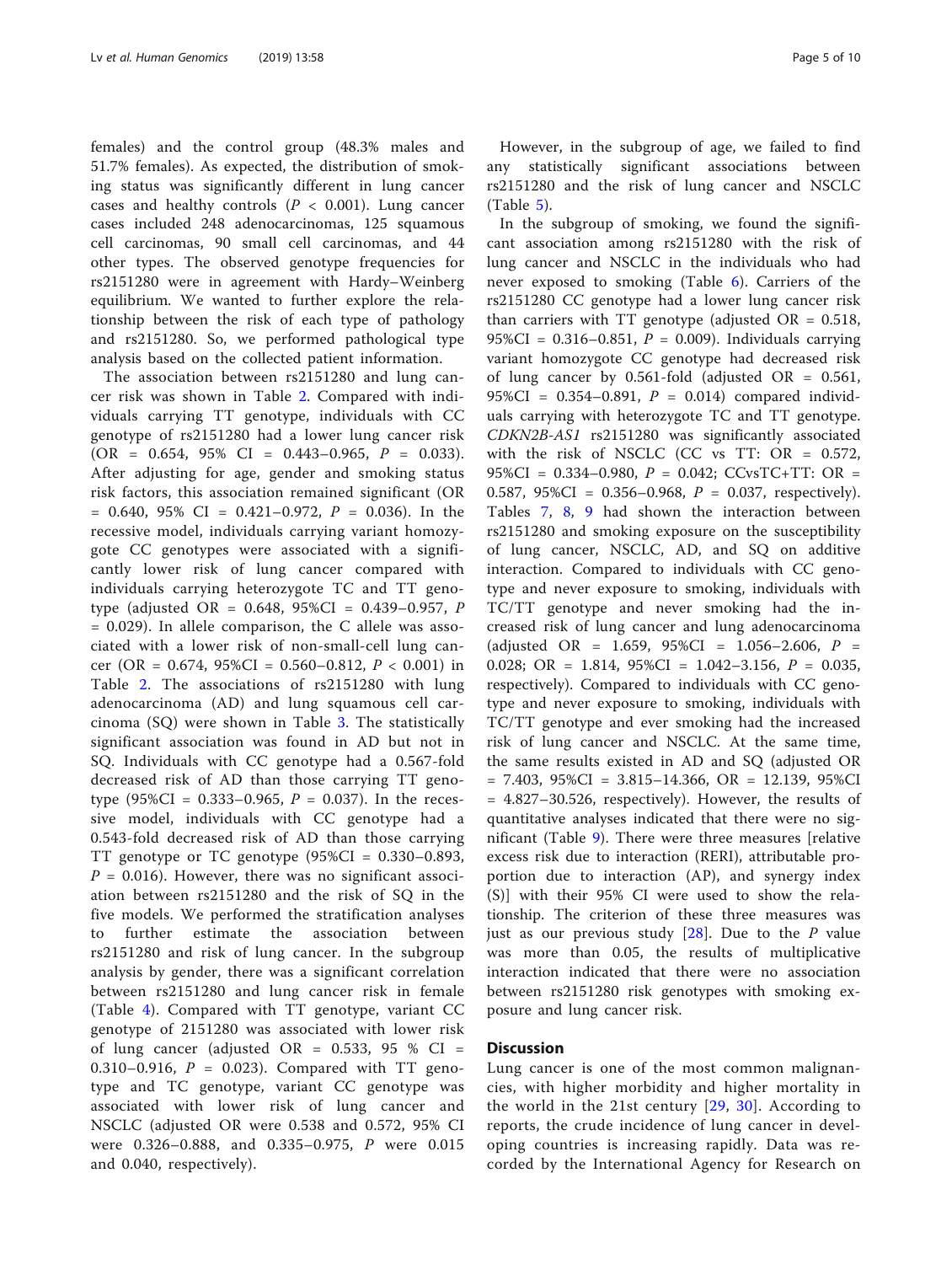<span id="page-5-0"></span>

| Genotyping  |                     | Lung cancer           |                            |           |                            |       |            | Non-small-cell lung cancer       |       |                                 |             |
|-------------|---------------------|-----------------------|----------------------------|-----------|----------------------------|-------|------------|----------------------------------|-------|---------------------------------|-------------|
|             | Controls (%)        |                       | Cases (%) OR (95%CI)       | $P$ value | OR <sup>a</sup> (95%Cl)    |       |            | $P^a$ value Cases (%) OR (95%CI) |       | P value OR <sup>a</sup> (95%Cl) | $P^a$ value |
| >60         |                     |                       |                            |           |                            |       |            |                                  |       |                                 |             |
| $\top$      | 95 (36.8)           | 106 (40.9) 1.00 (ref) |                            |           |                            |       | 83 (38.1)  | 1.00 (ref)                       |       |                                 |             |
| TC          | 117(45.3)           | 123 (47.5)            | 0.942<br>$(0.647 - 1.371)$ | 0.756     | 0.922<br>$(0.617 - 1.380)$ | 0.695 | 110 (50.5) | 1.076<br>$(0.726 - 1.594)$       | 0.715 | 1.054<br>$(0.690 - 1.611)$      | 0.807       |
| CC          | 46 (17.8)           | 30 (11.6)             | 0.584<br>$(0.324 - 1.000)$ | 0.050     | 0.622<br>$(0.350 - 1.108)$ | 0.107 | 25(11.5)   | 0.622<br>$(0.352 - 1.099)$       | 0.102 | 0.660<br>$(0.358 - 1.218)$      | 0.184       |
| CC+TC vs TT |                     |                       | 0.841<br>$(0.590 - 1.199)$ | 0.339     | 0.840<br>$(0.574 - 1.229)$ | 0.369 |            | 0.948<br>$(0.653 - 1.376)$       | 0.779 | 0.946<br>$(0.633 - 1.414)$      | 0.786       |
| CC vs TC+TT |                     |                       | 0.604<br>$(0.368 - 0.992)$ | 0.046     | 0.65<br>$(0.381 - 1.109)$  | 0.114 |            | 0.597<br>$(0.353 - 1.009)$       | 0.054 | 0.641<br>$(0.365 - 1.128)$      | 0.123       |
|             | T allele 307 (59.5) | 335 (64.7)            | 1.00 (ref)                 |           |                            |       | 276 (63.3) | 1.00 (ref)                       |       |                                 |             |
| C allele    | 209 (40.5)          | 183 (35.3)            | 0.802<br>$(0.624 - 1.032)$ | 0.086     |                            |       | 160 (36.7) | 0.852<br>$(0.655 - 1.107)$       | 0.230 |                                 |             |
| $\leq 60$   |                     |                       |                            |           |                            |       |            |                                  |       |                                 |             |
| $\top$      | 108 (38.0)          | 101 (40.7) 1.00 (ref) |                            |           |                            |       | 70 (40.0)  | $1.00$ (ref)                     |       |                                 |             |
| TC          | 138 (48.6)          | 121 (48.8)            | 0.938<br>$(0.651 - 1.351)$ | 0.729     | 1.079<br>$(0.717 - 1.622)$ | 0.716 | 86 (49.1)  | 0.961<br>$(0.642 - 1.440)$       | 0.849 | 1.151<br>$(0.730 - 1.815)$      | 0.544       |
| CC          | 38 (13.4)           | 26(10.5)              | 0.732<br>$(0.415 - 1.291)$ | 0.281     | 0.660<br>$(0.353 - 1.234)$ | 0.193 | 19 (10.9)  | 0.771<br>$(0.412 - 1.445)$       | 0.418 | 0.763<br>$(0.383 - 1.521)$      | 0.443       |
| CC+TC vs TT |                     |                       | 0.893<br>$(0.630 - 1.266)$ | 0.525     | 0.976<br>$(0.662 - 1.439)$ | 0.904 |            | 0.920<br>$(0.626 - 1.354)$       | 0.674 | 1.056<br>$(0.685 - 1.628)$      | 0.805       |
| CC vs TC+TT |                     |                       | 0.758<br>$(0.446 - 1.289)$ | 0.307     | 0.633<br>$(0.353 - 1.136)$ | 0.125 |            | 0.788<br>$(0.439 - 1.417)$       | 0.427 | 0.707<br>$(0.372 - 1.342)$      | 0.288       |
|             | T allele 354 (62.3) | 323 (65.1) 1.00 (ref) |                            |           |                            |       | 226 (64.6) | 1.00 (ref)                       |       |                                 |             |
|             | C allele 214 (37.7) | 173 (34.9)            | 0.886<br>$(0.689 - 1.139)$ | 0.344     |                            |       | 124 (35.4) | 0.908<br>$(0.688 - 1.197)$       | 0.493 |                                 |             |

OR odds ratio, CI confidence interval, NSCLC non-small-cell lung cancer

Adjusted for age, gender, and smoking

Cancer (IARC) from 2008 to 2012. The data had shown that lung cancer was the first common malignancies in Chinese male (52.7 cases per 100,000 men) and the second common malignancies in Chinese female (28.4 cases per 100,000 women is just less than breast cancer). The age-standardized incidence rate (ASR) world was 45.9 per 100,000 s and 38.6 per 100,000 s for men in the USA and UK, respectively. Due to the limitations of cancer detection, lung cancer was often too late to get effective treatment. LncRNAs, one of the most important classes of ncRNAs with a length of more than 200 bp, became a hotpot as potentially critical regulators in cellular processes. The association between lncRNA DGCR5 and lung cancer had been found [[31](#page-8-0)]. Many studies had shown that lncRNAs are as-sociated with lung cancer, such as H19 [[32\]](#page-8-0), ATB [[33](#page-8-0)], *CDKN2B-AS1* [[22](#page-8-0)], and *MALAT1* [[34](#page-8-0)].

CDKN2B-AS1 is located within the CDKN2B-CDKN2A gene cluster at chromosome 9p21. CDKN2B-AS1 was transcribed and sewn into a

complex pattern [[35\]](#page-9-0) and play a role in a variety of cell functions [[36\]](#page-9-0). Compared with healthy individuals, the high expression of lncRNA CDKN2B-AS1 was significantly existed in NSCLC patients [[19](#page-8-0)]. In addition, the area under the curve (AUC) of CDKN2B-AS1 was greater than tumor markers (CEA, CYFRA21-1, and SCCA). It was indicating that CDKN2B-AS1 had a significant efficacy in distinguishing NSCLC patients and controls [[19](#page-8-0)]. AUC had widely recognized as an inherent accuracy index for the authenticity evaluation of diagnostic tests. When the value of AUC is 0.5, there is no diagnostic value. When the value of AUC is 1, the diagnostic value is high. A previous study by Nie.et al had reported that CDKN2B-AS1 could promote the proliferation of non-small cell lung cancer cells and inhibit cell apoptosis [\[17\]](#page-8-0).

In this study, we demonstrated that the rs2151280 in lncRNA CDKN2B-AS1 was significantly associated with lung cancer. The minor allele frequency (MAF) of rs2151280 was 0.268 in Chinese population. This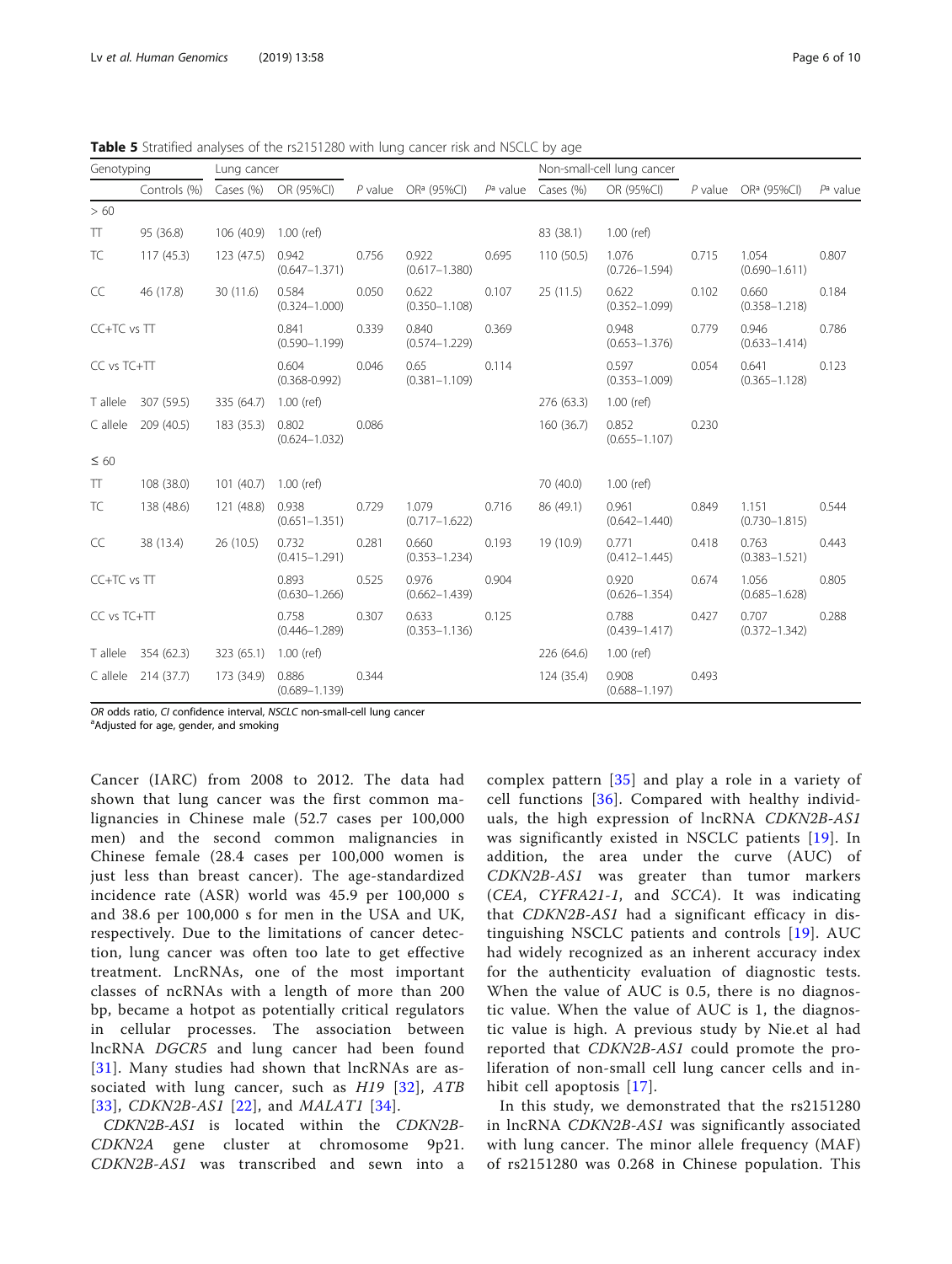| Genotyping  |                     | Lung cancer           |                            |       |                                                         |       |                       | Non-small-cell lung cancer   |       |                                 |             |
|-------------|---------------------|-----------------------|----------------------------|-------|---------------------------------------------------------|-------|-----------------------|------------------------------|-------|---------------------------------|-------------|
|             | Controls (%)        |                       | Cases (%) OR (95%CI)       |       | P value $OR^a$ (95%CI) $P^a$ value Cases (%) OR (95%CI) |       |                       |                              |       | P value OR <sup>a</sup> (95%CI) | $P^a$ value |
| Never       |                     |                       |                            |       |                                                         |       |                       |                              |       |                                 |             |
| TT.         | 172(36.1)           | 121 (41.7) 1.00 (ref) |                            |       |                                                         |       | 87 (39.7)             | $1.00$ (ref)                 |       |                                 |             |
| TC          | 229 (48.1)          | 138 (47.6)            | 0.857<br>$(0.626 - 1.173)$ | 0.334 | 0.865<br>$(0.624 - 1.201)$                              | 0.387 | 107 (48.9)            | 0.924<br>$(0.654 - 1.305)$   | 0.653 | 0.954<br>$(0.665 - 1.368)$      | 0.798       |
| CC          | 75 (15.8)           | 31(10.7)              | 0.588<br>$(0.364 - 0.948)$ | 0.029 | 0.518<br>$(0.316 - 0.851)$                              | 0.009 | 25 (11.4)             | 0.659<br>$(0.391 - 1.109)$   | 0.117 | 0.572<br>$(0.334 - 0.980)$      | 0.042       |
| CC+TC vs TT |                     |                       | 0.790<br>$(0.586 - 1.066)$ | 0.123 | 0.773<br>$(0.567 - 1.056)$                              | 0.106 |                       | $0.858(0.618 - 1.193)$ 0.363 |       | 0.850<br>$(0.604 - 1.197)$      | 0.351       |
| CC vs TC+TT |                     |                       | 0.640<br>$(0.409 - 1.000)$ | 0.050 | 0.561<br>$(0.354 - 0.891)$                              | 0.014 |                       | 0.689<br>$(0.425 - 1.118)$   | 0.131 | 0.587<br>$(0.356 - 0.968)$      | 0.037       |
|             | T allele 573 (60.2) | 380 (65.5)            | $1.00$ (ref)               |       |                                                         |       | 281 (64.2) 1.00 (ref) |                              |       |                                 |             |
|             | C allele 379 (39.8) | 200 (34.5)            | 0.796<br>$(0.642 - 0.986)$ | 0.037 |                                                         |       | 157 (35.8)            | 0.845<br>$(0.668 - 1.068)$   | 0.158 |                                 |             |
| ever        |                     |                       |                            |       |                                                         |       |                       |                              |       |                                 |             |
| TT.         | 31 (47.0)           | 86 (39.6)             | $1.00$ (ref)               |       |                                                         |       | 66 (37.9)             | 1.00 (ref)                   |       |                                 |             |
| TC          | 26 (39.4)           | 106 (48.8)            | 1.470<br>$(0.812 - 2.661)$ | 0.204 | 1.477<br>$(0.762 - 2.862)$                              | 0.248 | 89 (51.1)             | 1.608<br>$(0.873 - 2.961)$   | 0.128 | 1.812<br>$(0.894 - 3.673)$      | 0.099       |
| CC          | 9(13.6)             | 25(11.5)              | 1.001<br>$(0.421 - 2.379)$ | 0.998 | 0.992<br>$(0.378 - 2.608)$                              | 0.987 | 19 (10.9)             | 0.992<br>$(0.403 - 2.440)$   | 0.985 | 1.025<br>$(0.366 - 2.872)$      | 0.962       |
| CC+TC vs TT |                     |                       | 1.349<br>$(0.775 - 2.349)$ | 0.290 | 1.351<br>$(0.728 - 2.508)$                              | 0.340 |                       | 1.449<br>$(0.818 - 2.569)$   | 0.204 | 1.599<br>$(0.826 - 3.094)$      | 0.164       |
| CC vs TC+TT |                     |                       | 0.825<br>$(0.364 - 1.867)$ | 0.644 | 0.815<br>$(0.328 - 2.027)$                              | 0.660 |                       | 0.776<br>$(0.332 - 1.815)$   | 0.559 | 0.756<br>$(0.287 - 1.987)$      | 0.570       |
|             | T allele 88 (66.7)  | 278(64.1)             | $1.00$ (ref)               |       |                                                         |       | 221 (63.5) 1.00 (ref) |                              |       |                                 |             |
|             | C allele 44 (33.3)  | 156 (35.9)            | 1.122<br>$(0.744 - 1.694)$ | 0.583 |                                                         |       | 127 (36.5) 1.149      | $(0.753 - 1.754)$            | 0.518 |                                 |             |

<span id="page-6-0"></span>Table 6 Stratified analyses of the rs2151280 with lung cancer risks and NSCLC by smoking

OR odds ratio, CI confidence interval, NSCLC non-small-cell lung cancer

<sup>a</sup>Adjusted for age, gender, and smoking

study was the first time to suggest that rs2151280 might be an important risk factor in lung cancer. Specifically, the results of our study suggested that rs2151280 CC genotype could be a protecting factor in lung cancer compared with TT genotype,

especially among adenocarcinoma patients. Compared with TC/TT genotypes, CC genotype had a decreased risk of lung cancer including adenocarcinoma patients. The C allele had reduced the risk of NSCLC. Furthermore, in the subgroup of gender,

Table 7 Relationship of interaction between rs2151280 and smoking with lung cancer risk and NSCLC

|    | Controls<br>(% )   | Smoking |               | Lung Cancer                 |         |                              |                   |               | Non-small<br>cell lung cancer |           |                               |             |
|----|--------------------|---------|---------------|-----------------------------|---------|------------------------------|-------------------|---------------|-------------------------------|-----------|-------------------------------|-------------|
|    |                    |         | Cases<br>(% ) | OR<br>$(95\%CI)$            | P value | OR <sup>a</sup><br>(95%Cl)   | $P^a$ value Cases | (% )          | OR.<br>(95%Cl)                | $P$ value | OR <sup>a</sup><br>$(95\%CI)$ | $P^a$ value |
| CC | 75 (13.8)          | Never   | 31(6.1)       | l .00 (ref)                 |         |                              |                   | 25(6.4)       | $1.00$ (ref)                  |           |                               |             |
|    | $TC+TT$ 401 (74.0) | Never   | 259<br>(51.1) | .563<br>$(1.000 - 2.443)$   | 0.050   | 1.659<br>$(1.056 - 2.606)$   | 0.028             | 194<br>(49.4) | .451<br>$(0.894 - 2.355)$     | 0.131     | 1.559<br>$(0.956 - 2.542)$    | 0.075       |
| CC | 9(1.7)             | Ever    | 25(4.9)       | 6.72<br>$(2.818 - 16.029)$  | < 0.001 | 9.392<br>$(3.849 - 22.914)$  | < 0.001           | 19(4.8)       | 6.333<br>$(2.541 - 15.784)$   | < 0.001   | 8.42<br>$(3.296 - 21.510)$    | < 0.001     |
|    | $TC+TT$ 57 (10.5)  | Ever    | 192<br>(37.9) | 8.149<br>$(4.882 - 13.604)$ | < 0.001 | 11.442<br>$(6.626 - 19.761)$ | < 0.001           | 155<br>(39.4) | 8.158<br>$(4.73 - 14.07)$     | < 0.001   | 10.905<br>$(6.100 - 19.495)$  | < 0.001     |

OR odds ratio, CI confidence interval, NSCLC non-small-cell lung cancer

<sup>a</sup>Adjusted for age, gender, and smoking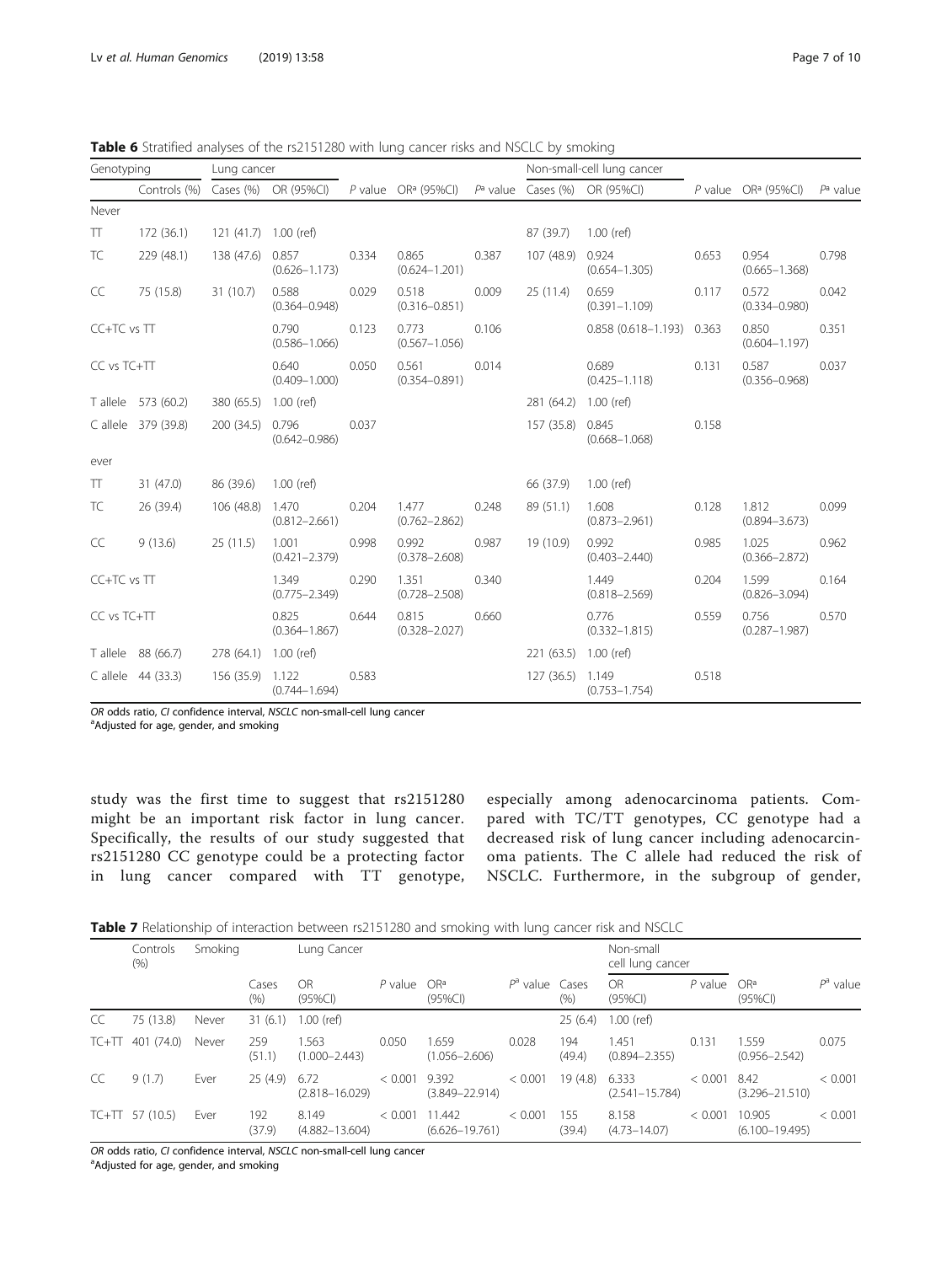|    | Controls<br>(% )   |       |               | Smoking Lung adenocarcinoma |       |                             |                  | carcinoma     | Lung squamous cell                 |         |                              |             |
|----|--------------------|-------|---------------|-----------------------------|-------|-----------------------------|------------------|---------------|------------------------------------|---------|------------------------------|-------------|
|    |                    |       | Cases<br>(% ) | OR (95%CI)                  |       | P value $OR^a$ (95%CI)      | $Pa$ value Cases | (% )          | OR (95%CI)                         |         | P value $OR^a$ (95%CI)       | $P^a$ value |
| CC | 75 (13.8)          | Never | 18(7.3)       | .00 (ref)                   |       |                             |                  | 6(4.8)        | $1.00$ (ref)                       |         |                              |             |
|    | $TC+TT$ 401 (74.0) | Never | 158<br>(63.7) | .642<br>$(0.951 - 2.835)$   | 0.075 | 1.814<br>$(1.042 - 3.156)$  | 0.035            | 27<br>(21.6)  | 0.842<br>$(0.336 - 2.108)$         | 0.713   | 0.717<br>$(0.280 - 1.831)$   | 0.486       |
| CC | 9(1.7)             | Ever  | 6(2.4)        | 2.778<br>$(0.876 - 8.808)$  | 0.083 | 3.763<br>$(1.149 - 12.323)$ | 0.029            | 11(8.8)       | 15.278<br>$(4.549 - 51.306)$ 0.001 |         | 9.537<br>$(2.716 - 33.490)$  | < 0.001     |
|    | $TC+TT$ 57 (10.5)  | Ever  | 66 (26.6)     | 4.825<br>$(2.583 - 9.011)$  | 0.000 | 7.403<br>$(3.815 - 14.366)$ | < 0.001          | -81<br>(64.8) | 17.763<br>$(7.237 - 43.600)$ 0.001 | $\,<\,$ | 12.139<br>$(4.827 - 30.526)$ | < 0.001     |

<span id="page-7-0"></span>Table 8 Relationship of interaction between rs2151280 and smoking with lung adenocarcinoma risk and lung squamous cell carcinoma risk

OR odds ratio, CL confidence interval

<sup>a</sup>Adjusted for age, gender, and smoking

individuals with CC genotype had a lower risk of lung cancer compared with individuals with TT genotype (adjusted  $P = 0.023$ ) in female. In female, individuals with CC genotype also had a lower risk of lung cancer and NSCLC compared with individuals with /TCTT genotypes (adjusted  $P = 0.015$  or  $P = 0.040$ , respectively). Moreover, in the subgroup of smoking status, the same results were existed in lung cancer in never smoking population. However, we failed to find the any statistically significant association between rs2151280 and SQ. In this study, the sample size might be too small to get the significant results in SQ. The interaction of gene–environment on the risk of cancer was studied by few studies. Therefore, in this case-control study, we investigated the interaction between smoking status exposure and the rs2151280 C/T on lung cancer risk. The crossover analysis suggested that the interaction between rs2151280 and smoking exposure on the susceptibility of lung cancer, NSCLC, AD, and SQ were existed in Chinese population. However, the quantitative analyses had shown that no any statistical significance existed on the interaction between the rs2151280 and smoking status exposure.

Admittedly, this present study had several limitations. Firstly, the cases and controls were selected from hospitals, which might lead to Berkson's bias. As such, the cases and controls selected from several different hospitals to decrease this bias. Secondly, smoking exposure data were collected by interviewing participants, which easily lead to recall bias. Thirdly, the sample size was small in the subgroup analysis and interaction analysis of this study, and the research results had certain limitations. Finally, due to the small number of genes in this study, polygenic score was not studied. In future studies, we will consider calculating the polygenic score to make our study results more meaningful. Therefore, the relationship between the rs2151280 in lncRNA CDKN2B-AS1 and lung cancer risk need to be validated by further large size studies.

#### Conclusions

Our findings provided new insights into the roles of rs2151280 in lung cancer risk in northern Chinese Han population. This hospital-based case-control study suggested that CDKN2B-AS1 rs2151280 T>C was associated with the risk of lung cancer. However, the gene–environment interaction between rs2151280 and smoking exposure was not statistically significant in this study.

Table 9 Interaction measures between rs2151280 in lncRNA and smoking exposure on lung cancer, NSCLC, lung adenocarcinoma, and lung squamous cell carcinoma

|      | Lung             |                       |  | <b>NSCLC</b>           |                       |  |                        | Lung adenocarcinoma   |      |                        | Lung squamous cell carcinoma |  |
|------|------------------|-----------------------|--|------------------------|-----------------------|--|------------------------|-----------------------|------|------------------------|------------------------------|--|
|      | cancer           |                       |  |                        |                       |  |                        |                       |      |                        |                              |  |
|      | Measure Estimate | 95%CI                 |  | Measure Estimate 95%Cl |                       |  | Measure Estimate 95%Cl |                       |      | Measure Estimate 95%Cl |                              |  |
| RFRI | 0.866            | $-4.798 - 6.531$ RFRI |  | 1.373                  | $-4.235 - 6.982$ RFRI |  | 1.405                  | $-1.955 - 4.765$ RFRI |      | 2.644                  | $-12.154 - 17.441$           |  |
| AP   | 0.106            | $-0.578 - 0.791$ AP   |  | 0.168                  | $-0.500 - 0.837$ AP   |  | 0.291                  | $-0.366 - 0.949$      | - AP | 0.149                  | $-0.663 - 0.960$             |  |
| S.   | .138             | $0.469 - 2.760$       |  | 1.237                  | $0.483 - 3.169$       |  | 1.581                  | 0.428-5.837           |      | .187                   | $0.428 - 3.293$              |  |

NSCLC non-small cell lung cancer, RERI relative excess risk due to interaction, AP attributable proportion due to interaction, S synergy index, 95%CI 95% confidence interval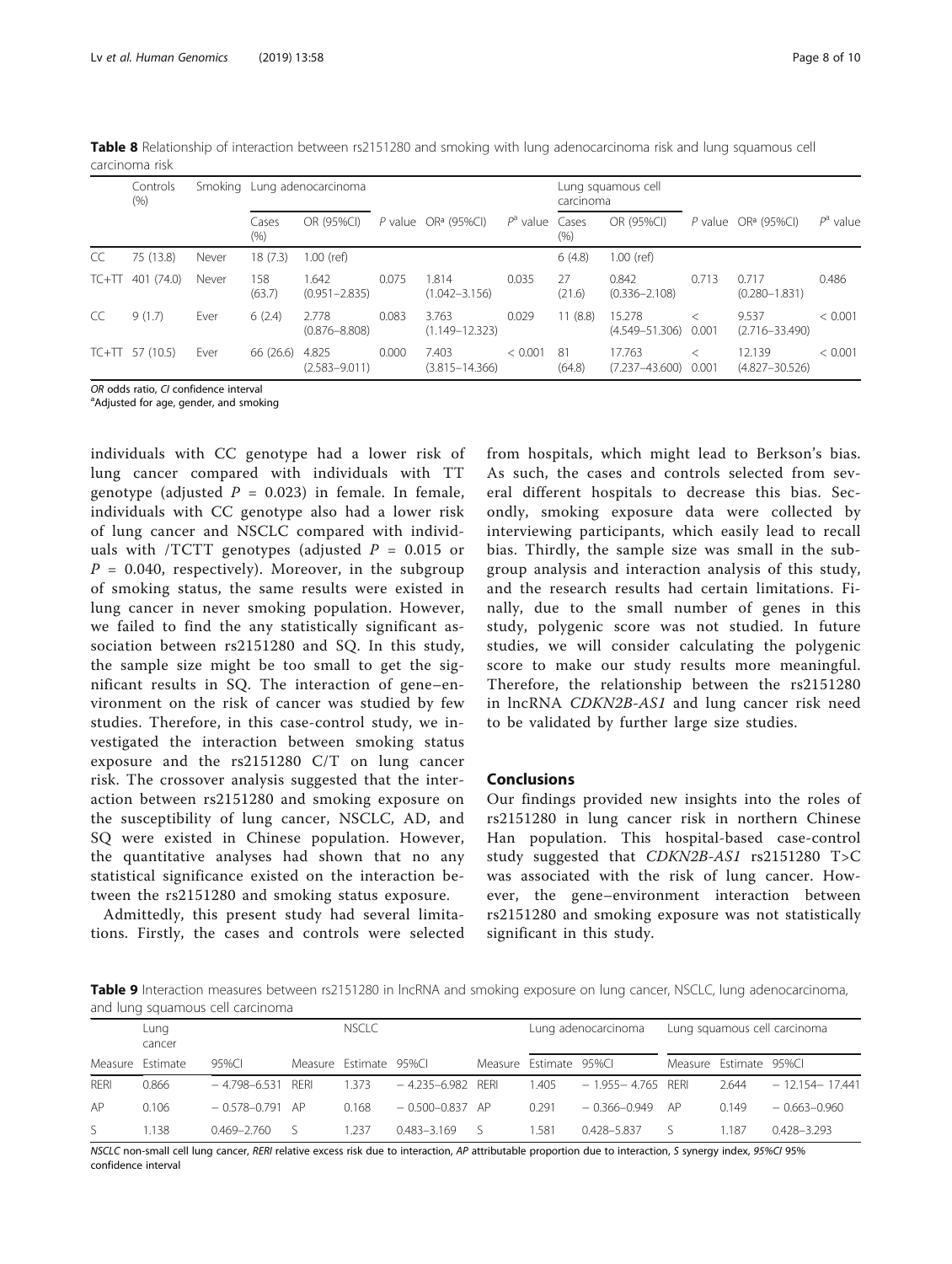#### <span id="page-8-0"></span>Abbreviations

AD: Lung adenocarcinoma; ASR: Age-standardized incidence rate; BCC: Basal cell carcinoma; CIs: Confidence intervals; ESCC: Esophageal squamous cell carcinoma; GWASs: Genome-wide association studies; HWE: Hardy-Weinberg equilibrium; IARC: International Agency for Research on Cancer; lncRNAs: Long non-coding RNAs; MAF: Minor allele frequency; NSCLC: Nonsmall cell lung cancer; ORs: Odds ratios; PBMCs: Peripheral blood mononuclear cells; PNF: Plexiform neurofibromas; SQ: Lung squamous cell carcinoma

#### Acknowledgements

Not applicable.

#### Authors' contributions

XL and ZY contributed to the conception and design, given final approval of the version to be published. ZC, HL, JL, and ZY contributed to the data analyses. YB, MG, ZZ, SW, and BZ tested the statistical methods. All authors read and approved the final manuscript.

#### Funding

This research was funded by the National Natural Science Foundation of China (No. 81673261) and Science Foundation of School of Public Health, China Medical University.

#### Availability of data and materials

Not applicable.

#### Ethics approval and consent to participate

Written informed consent was obtained from the patients. Ethics approval is approved by the Institutional Review Board of China Medical University.

#### Competing interests

The authors declare that they have no competing interests.

#### Author details

<sup>1</sup>Department of Epidemiology, School of Public Health, China Medical University, Shenyang 110122, People's Republic of China. <sup>2</sup>Key Laboratory of Cancer Etiology and Intervention, University of Liaoning Province, Shenyang 110122, People's Republic of China. <sup>3</sup>School of Nursing, China Medical University, Shenyang 110122, People's Republic of China.

#### Received: 31 March 2019 Accepted: 1 October 2019 Published online: 27 November 2019

#### References

- Friis K, Larsen FB, Nielsen CV, et al. Social inequality in cancer survivors' health behaviours-a Danish population-based study. Eur J Cancer Care. 2018;27(3):e12840.
- 2. North CM, Christiani DC. Women and lung cancer: what is new? Semin Thorac Cardiovasc Surgery. 2013;25(2):87–94.
- Singh A, Kamal R, Ahamed I, et al. PAH exposure-associated lung cancer: an updated meta-analysis. Occup Med. 2018;68(4):255–61.
- 4. Tamura A, Funakoshi M, J-P NA, et al. Potential asbestos exposure among patients with primary lung cancer in Japan. J Occup Health. 2018;60(3):236–45.
- Yin Z, Cui Z, Guan P, et al. Interaction between polymorphisms in pre-MiRNA genes and cooking oil fume exposure on the risk of lung cancer in Chinese non-smoking female population. PloS One. 2015; 10(6):e0128572.
- Li H, Lv X. Functional annotation of noncoding variants and prioritization of cancer-associated lncRNAs in lung cancer. Oncol Lett. 2016;12(1):222–30.
- 7. Yang Q, Xu E, Dai J, et al. A novel long noncoding RNA AK001796 acts as an oncogene and is involved in cell growth inhibition by resveratrol in lung cancer. Toxicol Appl Pharmacol. 2015;285(2):79–88.
- Guttman M, Rinn JL. Modular regulatory principles of large non-coding RNAs. Nature. 2012;482(7385):339–46.
- Tang J, Jiang R, Deng L, et al. Circulation long non-coding RNAs act as biomarkers for predicting tumorigenesis and metastasis in hepatocellular carcinoma. Oncotarget. 2015;6(6):4505–15.
- 10. Jin B, Jin H, Wu HB, et al. Long non-coding RNA SNHG15 promotes CDK14 expression via miR-486 to accelerate non-small cell lung cancer cells progression and metastasis. J Cell Physiol. 2018;233(9): 7164–72.
- 11. Yap KL, Li S, Munoz-Cabello AM, et al. Molecular interplay of the noncoding RNA ANRIL and methylated histone H3 lysine 27 by polycomb CBX7 in transcriptional silencing of INK4a. Mol Cell. 2010; 38(5):662–74.
- 12. Popov N, Gil J. Epigenetic regulation of the INK4b-ARF-INK4a locus: in sickness and in health. Epigenetics. 2010;5(8):685–90.
- 13. Matarin M, Brown WM, Singleton A, et al. Whole genome analyses suggest ischemic stroke and heart disease share an association with polymorphisms on chromosome 9p21. Stroke. 2008;39(5):1586–9.
- 14. Debniak T, Gorski B, Huzarski T, et al. A common variant of CDKN2A (p16) predisposes to breast cancer. J Med Genet. 2005;42(10):763–5.
- 15. Murugan AK, Munirajan AK, Alzahrani AS. Long noncoding RNAs: emerging players in thyroid cancer pathogenesis. Endocr Relat Cancer. 2018;25(2):R59–r82.
- 16. Lan WG, Xu DH, Xu C, et al. Silencing of long non-coding RNA ANRIL inhibits the development of multidrug resistance in gastric cancer cells. Oncol Rep. 2016;36(1):263–70.
- 17. Nie FQ, Sun M, Yang JS, et al. Long noncoding RNA ANRIL promotes nonsmall cell lung cancer cell proliferation and inhibits apoptosis by silencing KLF2 and P21 expression. Mol Cancer Ther. 2015;14(1):268–77.
- 18. Gong WJ, Yin JY, Li XP, et al. Association of well-characterized lung cancer lncRNA polymorphisms with lung cancer susceptibility and platinum-based chemotherapy response. Tumour Biol. 2016;37(6):8349–58.
- 19. Xie Y, Zhang Y, Du L, et al. Circulating long noncoding RNA act as potential novel biomarkers for diagnosis and prognosis of non-small cell lung cancer. Mol Oncol. 2018;12:648.
- 20. Naemura M, Murasaki C, Inoue Y, et al. Long noncoding RNA ANRIL regulates proliferation of non-small cell lung cancer and cervical cancer cells. Anticancer Res. 2015;35(10):5377–82.
- 21. Chen BJ, Wu YL, Tanaka Y, et al. Small molecules targeting c-Myc oncogene: promising anti-cancer therapeutics. Int J Biol Sci. 2014;10(10):1084–96.
- 22. Lu Y, Zhou X, Xu L, et al. Long noncoding RNA ANRIL could be transactivated by c-Myc and promote tumor progression of non-small-cell lung cancer. OncoTargets Ther. 2016;9:3077–84.
- 23. Timofeeva MN, Hung RJ, Rafnar T, et al. Influence of common genetic variation on lung cancer risk: meta-analysis of 14 900 cases and 29 485 controls. Hum Mol Genet. 2012;21(22):4980–95.
- 24. Pasmant E, Sabbagh A, Masliah-Planchon J, et al. Role of noncoding RNA ANRIL in genesis of plexiform neurofibromas in neurofibromatosis type 1. J Natl Cancer Inst. 2011;103(22):1713–22.
- 25. Stacey SN, Sulem P, Masson G, et al. New common variants affecting susceptibility to basal cell carcinoma. Nat Genet. 2009;41(8):909–14.
- 26. Poi MJ, Li J, Sborov DW, et al. Polymorphism in ANRIL is associated with relapse in patients with multiple myeloma after autologous stem cell transplant. Mol Carcinog. 2017;56(7):1722–32.
- 27. Kang M, Sang Y, Gu H, et al. Long noncoding RNAs POLR2E rs3787016 C/T and HULC rs7763881 A/C polymorphisms are associated with decreased risk of esophageal cancer. Tumour Biol. 2015;36(8):6401–8.
- 28. Yin Z, Li H, Cui Z, et al. Polymorphisms in pre-miRNA genes and cooking oil fume exposure as well as their interaction on the risk of lung cancer in a Chinese nonsmoking female population. Onco Targets Ther. 2016;9:395–401.
- 29. Chen W, Zheng R, Baade PD, et al. Cancer statistics in China, 2015. CA Cancer J Clin. 2016;66(2):115–32.
- 30. Fu Z, Lu Z, Li Y, et al. Cancer incidence and mortality in Shandong province, 2012. Chin J Cancer Res. 2016;28(3):263–74.
- 31. Luo J, Zhu H, Jiang H, et al. The effects of aberrant expression of LncRNA DGCR5/miR-873-5p/TUSC3 in lung cancer cell progression. Cancer Med. 2018;7(7):3331–41.
- 32. Huang Z, Lei W, Hu HB, et al. H19 promotes non-small-cell lung cancer (NSCLC) development through STAT3 signaling via sponging miR-17. J Cell Physiol. 2018;233(10):6768–76.
- 33. Cao Y, Luo X, Ding X, et al. LncRNA ATB promotes proliferation and metastasis in A549 cells by down-regulation of microRNA-494. J Cell Biochem. 2018;119(8):6935–42.
- 34. Lin Q, Guan W, Ren W, et al. MALAT1 affects ovarian cancer cell behavior and patient survival. Oncology Rep. 2018;39(6):2644–52.